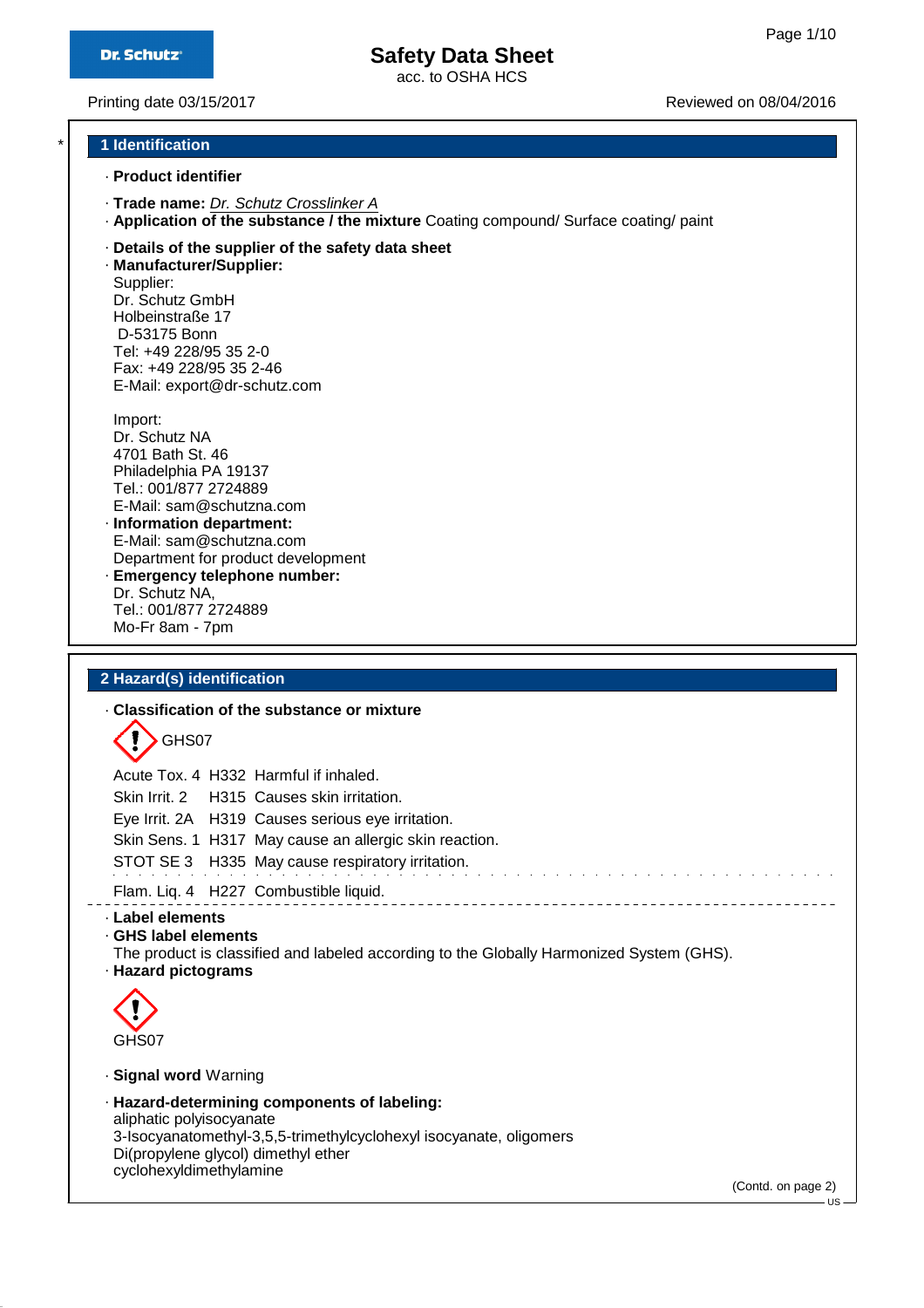acc. to OSHA HCS

Printing date 03/15/2017 **Printing date 03/15/2017** Reviewed on 08/04/2016

**Trade name:** Dr. Schutz Crosslinker A

|   | (Contd. of page 1)                                                                                                                      |  |
|---|-----------------------------------------------------------------------------------------------------------------------------------------|--|
|   | · Hazard statements                                                                                                                     |  |
|   | Combustible liquid.                                                                                                                     |  |
|   | Harmful if inhaled.                                                                                                                     |  |
|   | Causes skin irritation.                                                                                                                 |  |
|   | Causes serious eye irritation.                                                                                                          |  |
|   | May cause an allergic skin reaction.                                                                                                    |  |
|   | May cause respiratory irritation.                                                                                                       |  |
|   | · Precautionary statements                                                                                                              |  |
|   | Wear protective gloves / eye protection.                                                                                                |  |
|   | Take off contaminated clothing.                                                                                                         |  |
|   | Store locked up.                                                                                                                        |  |
|   | Dispose of contents/container in accordance with local/regional/national/international regulations.                                     |  |
|   | · NFPA ratings (scale 0 - 4)                                                                                                            |  |
|   | Health $= 1$<br>Fire $= 2$<br>Reactivity = $0$                                                                                          |  |
|   | · HMIS-ratings (scale 0 - 4)                                                                                                            |  |
|   | <b>HEALTH</b><br>Health $= 1$<br>$\boxed{1}$<br>$\boxed{2}$<br><b>FIRE</b><br>Fire $= 2$<br>REACTIVITY <sup>O</sup><br>Reactivity = $0$ |  |
|   | . Other hazards                                                                                                                         |  |
|   | · Results of PBT and vPvB assessment                                                                                                    |  |
|   |                                                                                                                                         |  |
|   | $\cdot$ PBT: Not applicable.<br>· vPvB: Not applicable.                                                                                 |  |
|   |                                                                                                                                         |  |
|   |                                                                                                                                         |  |
| * | 3 Composition/information on ingredients                                                                                                |  |

# · **Chemical characterization: Mixtures**

· **Description:** Mixture of the substances listed below with nonhazardous additions.

| · Dangerous components: |                                                                               |               |  |
|-------------------------|-------------------------------------------------------------------------------|---------------|--|
|                         | 666723-27-9 aliphatic polyisocyanate                                          | $50-100%$     |  |
|                         | 111109-77-4 Di(propylene glycol) dimethyl ether                               | $10 - 25%$    |  |
|                         | 53880-05-0 3-Isocyanatomethyl-3,5,5-trimethylcyclohexyl isocyanate, oligomers | $1 - 5%$      |  |
|                         | 123-86-4 n-butyl acetate                                                      | $1 - 5%$      |  |
|                         | 9046-01-9   poly(oxy-1,2-ethanediyl), α-tridecyl-ω-hydroxy-, phosphate        | $1 - 3\%$     |  |
|                         | 822-06-0 hexamethylene-di-isocyanate                                          | $0.1 - 0.5\%$ |  |

### **4 First-aid measures**

- · **Description of first aid measures**
- · **General information:** Immediately remove any clothing soiled by the product.
- · **After inhalation:**
- Supply fresh air and to be sure call for a doctor.
- In case of unconsciousness place patient stably in side position for transportation.
- · **After skin contact:**

After each cleaning use treatment creams, for very dry skin greasy ointments. Immediately wash with water and soap and rinse thoroughly.

- · **After eye contact:**
- Rinse opened eye for several minutes under running water. If symptoms persist, consult a doctor.
- · **After swallowing:**
- Call a doctor immediately.

Do not leave affected persons unattended.

Rinse out mouth and then drink plenty of water.

(Contd. on page 3)

US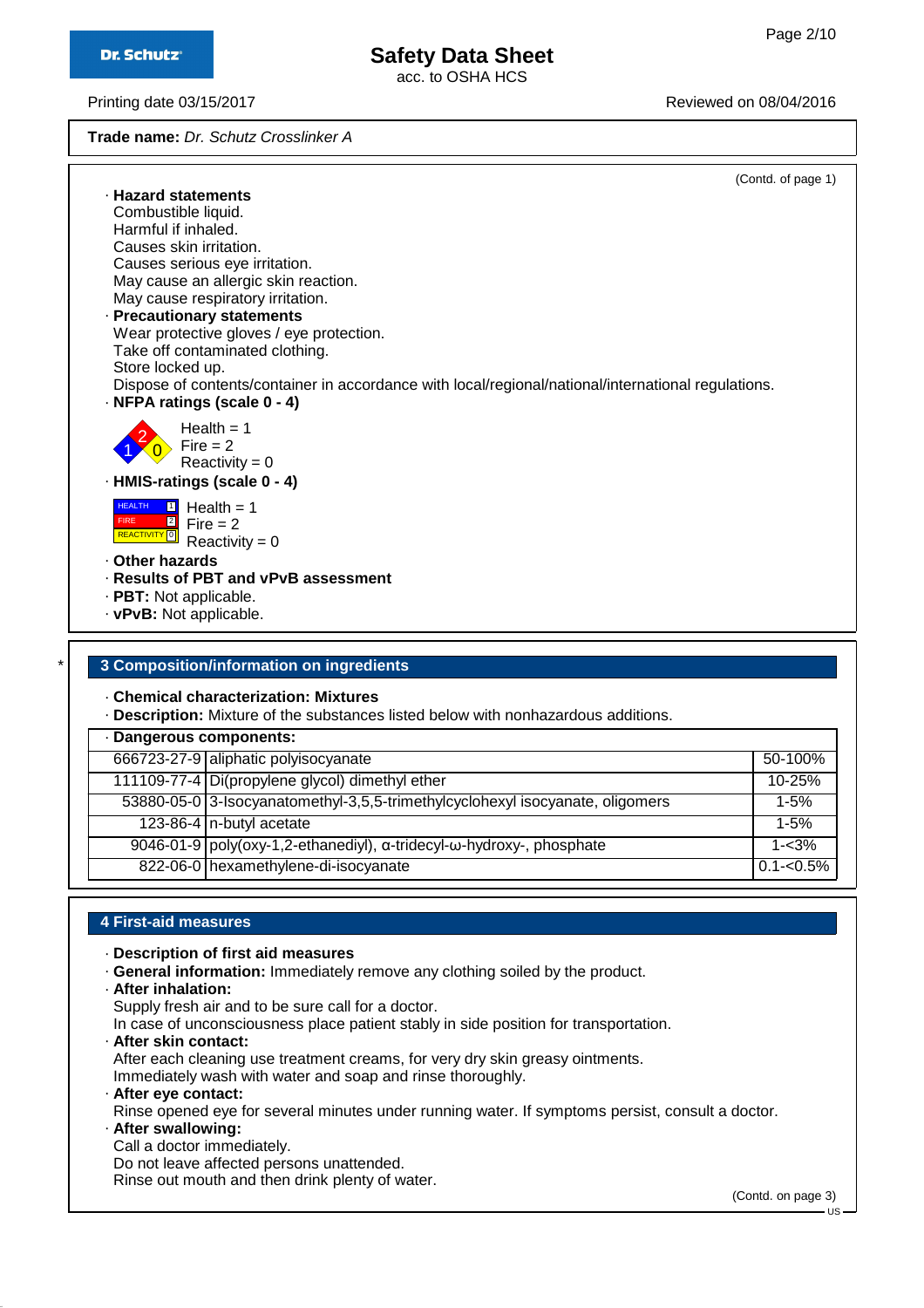acc. to OSHA HCS

Printing date 03/15/2017 **Printing date 03/15/2017** Reviewed on 08/04/2016

**Trade name:** Dr. Schutz Crosslinker A

|                                                                   |                                                                                                                                                                                                                                                                                                                                                                                                                                                                                                                                                                                                                                                                                               | (Contd. of page 2) |  |
|-------------------------------------------------------------------|-----------------------------------------------------------------------------------------------------------------------------------------------------------------------------------------------------------------------------------------------------------------------------------------------------------------------------------------------------------------------------------------------------------------------------------------------------------------------------------------------------------------------------------------------------------------------------------------------------------------------------------------------------------------------------------------------|--------------------|--|
|                                                                   | · Information for doctor:<br>· Most important symptoms and effects, both acute and delayed<br>No further relevant information available.<br>· Indication of any immediate medical attention and special treatment needed                                                                                                                                                                                                                                                                                                                                                                                                                                                                      |                    |  |
| No further relevant information available.                        |                                                                                                                                                                                                                                                                                                                                                                                                                                                                                                                                                                                                                                                                                               |                    |  |
|                                                                   |                                                                                                                                                                                                                                                                                                                                                                                                                                                                                                                                                                                                                                                                                               |                    |  |
| <b>5 Fire-fighting measures</b>                                   |                                                                                                                                                                                                                                                                                                                                                                                                                                                                                                                                                                                                                                                                                               |                    |  |
|                                                                   | · Extinguishing media<br>· Suitable extinguishing agents:<br>CO2, extinguishing powder or water spray. Fight larger fires with water spray or alcohol resistant foam.<br>· For safety reasons unsuitable extinguishing agents: Not applicable.<br>· Special hazards arising from the substance or mixture Danger of toxic pyrolysis products.<br>· Advice for firefighters<br>· Protective equipment:<br>Do not inhale explosion gases or combustion gases.<br>Wear self-contained respiratory protective device.<br>· Additional information<br>Dispose of fire debris and contaminated fire fighting water in accordance with official regulations.                                         |                    |  |
|                                                                   |                                                                                                                                                                                                                                                                                                                                                                                                                                                                                                                                                                                                                                                                                               |                    |  |
|                                                                   | <b>6 Accidental release measures</b>                                                                                                                                                                                                                                                                                                                                                                                                                                                                                                                                                                                                                                                          |                    |  |
|                                                                   | Ensure adequate ventilation<br>· Environmental precautions:<br>Inform respective authorities in case of seepage into water course or sewage system.<br>Dilute with plenty of water.<br>Do not allow to enter sewers/ surface or ground water.<br>· Methods and material for containment and cleaning up:<br>Absorb with liquid-binding material (sand, diatomite, acid binders, universal binders, sawdust).<br>Ensure adequate ventilation.<br>· Reference to other sections<br>See Section 7 for information on safe handling.<br>See Section 8 for information on personal protection equipment.<br>See Section 13 for disposal information.<br>· Protective Action Criteria for Chemicals |                    |  |
| $·$ PAC-1:                                                        |                                                                                                                                                                                                                                                                                                                                                                                                                                                                                                                                                                                                                                                                                               |                    |  |
|                                                                   | 123-86-4 $n$ -butyl acetate                                                                                                                                                                                                                                                                                                                                                                                                                                                                                                                                                                                                                                                                   | 5 ppm              |  |
|                                                                   | 98-94-2 cyclohexyldimethylamine                                                                                                                                                                                                                                                                                                                                                                                                                                                                                                                                                                                                                                                               | 1 mg/m3            |  |
|                                                                   | 822-06-0 hexamethylene-di-isocyanate                                                                                                                                                                                                                                                                                                                                                                                                                                                                                                                                                                                                                                                          | $0.018$ ppm        |  |
|                                                                   | 4098-71-9 3-isocyanatomethyl-3,5,5-trimethylcyclohexyl isocyanate                                                                                                                                                                                                                                                                                                                                                                                                                                                                                                                                                                                                                             | $0.02$ ppm         |  |
| $·$ PAC-2:<br>123-86-4 $n$ -butyl acetate                         |                                                                                                                                                                                                                                                                                                                                                                                                                                                                                                                                                                                                                                                                                               |                    |  |
|                                                                   |                                                                                                                                                                                                                                                                                                                                                                                                                                                                                                                                                                                                                                                                                               | 200 ppm            |  |
|                                                                   | 98-94-2 cyclohexyldimethylamine                                                                                                                                                                                                                                                                                                                                                                                                                                                                                                                                                                                                                                                               | $11 \text{ mg/m}$  |  |
|                                                                   | 822-06-0 hexamethylene-di-isocyanate                                                                                                                                                                                                                                                                                                                                                                                                                                                                                                                                                                                                                                                          | $0.2$ ppm          |  |
| 4098-71-9 3-isocyanatomethyl-3,5,5-trimethylcyclohexyl isocyanate |                                                                                                                                                                                                                                                                                                                                                                                                                                                                                                                                                                                                                                                                                               | $0.14$ ppm         |  |
| $·$ PAC-3:                                                        |                                                                                                                                                                                                                                                                                                                                                                                                                                                                                                                                                                                                                                                                                               |                    |  |
|                                                                   | 123-86-4 $n$ -butyl acetate                                                                                                                                                                                                                                                                                                                                                                                                                                                                                                                                                                                                                                                                   | 3000* ppm          |  |
|                                                                   | 98-94-2 cyclohexyldimethylamine                                                                                                                                                                                                                                                                                                                                                                                                                                                                                                                                                                                                                                                               | 66 mg/m3           |  |
|                                                                   | 822-06-0 hexamethylene-di-isocyanate                                                                                                                                                                                                                                                                                                                                                                                                                                                                                                                                                                                                                                                          | 3 ppm              |  |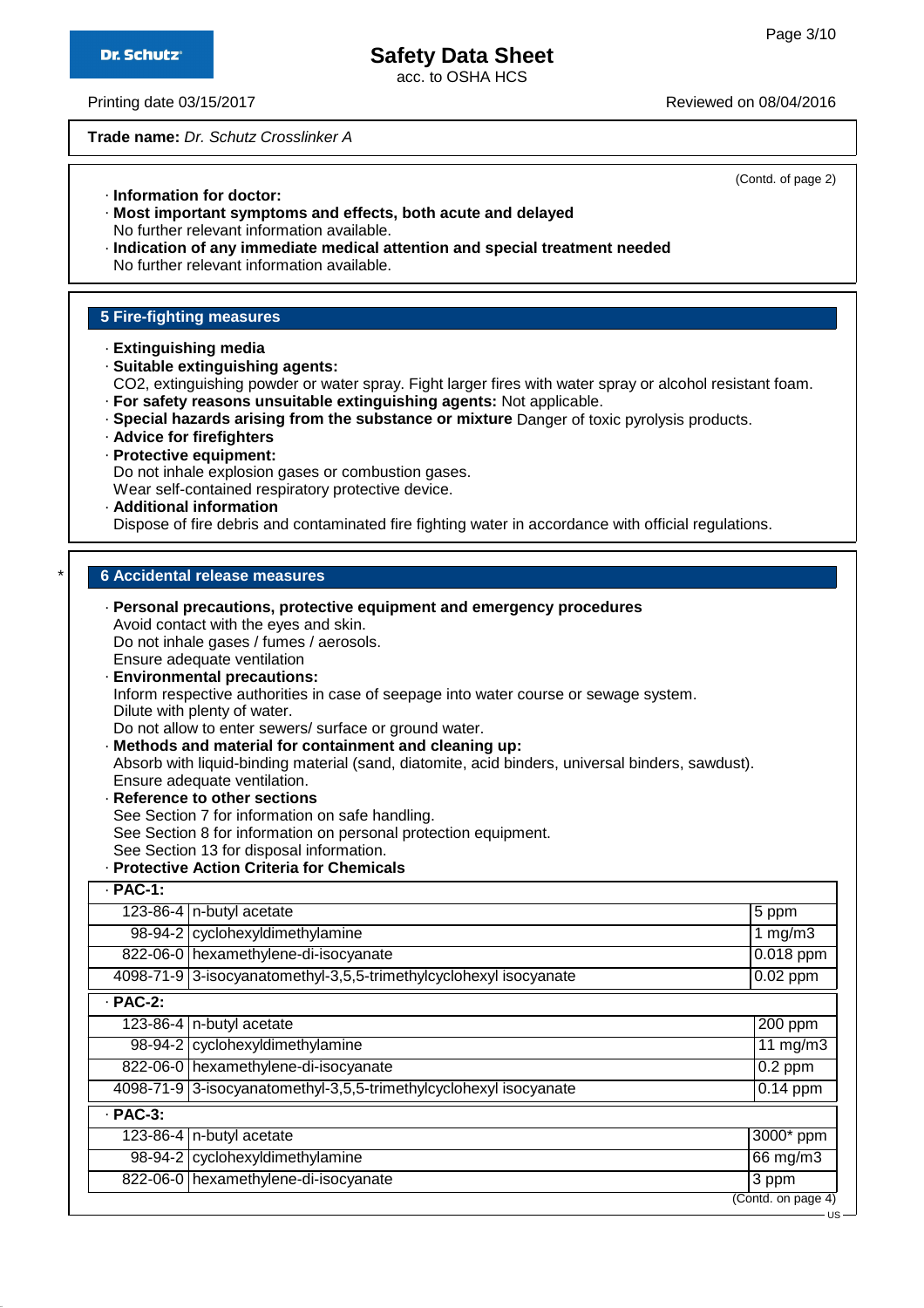acc. to OSHA HCS

Printing date 03/15/2017 Reviewed on 08/04/2016

**Trade name:** Dr. Schutz Crosslinker A

4098-71-9 3-isocyanatomethyl-3,5,5-trimethylcyclohexyl isocyanate 0.6 ppm

(Contd. of page 3)

### **7 Handling and storage**

· **Handling:**

- · **Precautions for safe handling**
- Follow instructions on the label and in the Technical Product Information Sheet. Avoid contact with the eyes and skin.
- Do not inhale gases / fumes / aerosols.

Ensure good ventilation/exhaustion at the workplace.

Prevent formation of aerosols.

· **Information about protection against explosions and fires:**

No special precautions are necessary if used correctly.

- · **Conditions for safe storage, including any incompatibilities**
- · **Storage:**
- · **Requirements to be met by storerooms and receptacles:** Store only in unopened original receptacles.
- · **Information about storage in one common storage facility:** Store away from foodstuffs.
- · **Further information about storage conditions:** Store under lock and key and out of the reach of children.
- 
- Store receptacle in a well ventilated area.
- · **Specific end use(s)** No further relevant information available.

### \* **8 Exposure controls/personal protection**

· **Additional information about design of technical systems:** No further data; see item 7.

- · **Control parameters**
- · **Components with limit values that require monitoring at the workplace:**

The following constituents are the only constituents of the product which have a PEL, TLV or other recommended exposure limit.

At this time, the other constituents have no known exposure limits.

#### **123-86-4 n-butyl acetate**

| PEL Long-term value: 710 mg/m <sup>3</sup> , 150 ppm                                                      |
|-----------------------------------------------------------------------------------------------------------|
|                                                                                                           |
| REL Short-term value: 950 mg/m <sup>3</sup> , 200 ppm<br>Long-term value: 710 mg/m <sup>3</sup> , 150 ppm |

TLV Short-term value:  $712 \text{ mg/m}^3$ , 150 ppm Long-term value: 238 mg/m<sup>3</sup>, 50 ppm

### **822-06-0 hexamethylene-di-isocyanate**

REL Long-term value: 0.035 mg/m<sup>3</sup>, 0.005 ppm Ceiling limit value: 0.14\* mg/m<sup>3</sup>, 0.02\* ppm \*10-min

- TLV Long-term value:  $0.034$  mg/m<sup>3</sup>,  $0.005$  ppm BEI
- · **Additional information:** The lists that were valid during the creation were used as basis.
- · **Exposure controls**
- · **Personal protective equipment:**
- · **General protective and hygienic measures:** Clean skin thoroughly immediately after handling the product. Do not eat, drink, smoke or sniff while working. Immediately remove all soiled and contaminated clothing. Wash hands before breaks and at the end of work.

(Contd. on page 5)

 $\overline{11}$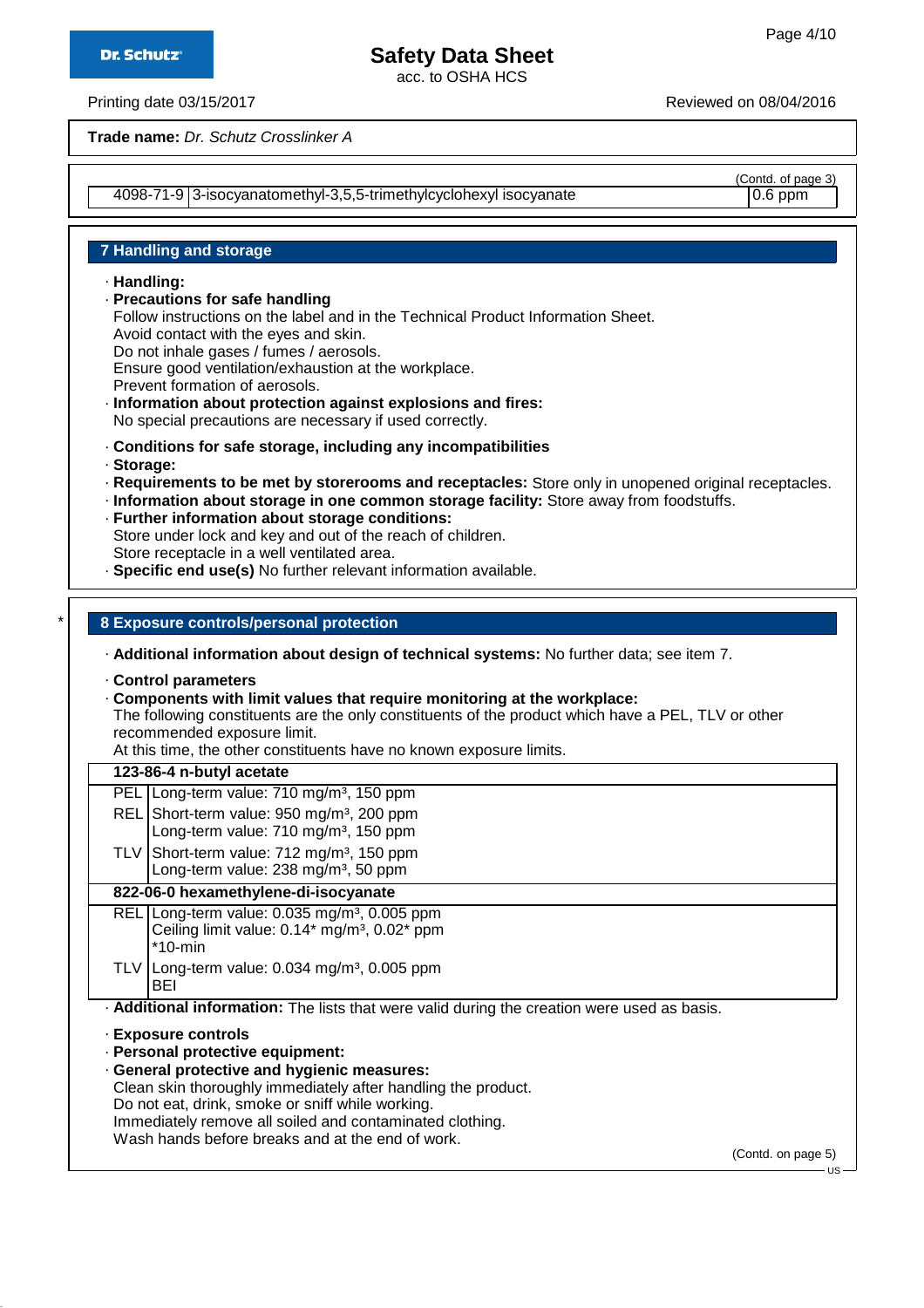(Contd. of page 4)

# **Safety Data Sheet**

acc. to OSHA HCS

Printing date 03/15/2017 **Printing date 03/15/2017** Reviewed on 08/04/2016

**Trade name:** Dr. Schutz Crosslinker A

| lloves                                                                                                                                                                                |                                                                                                                                                                                                                                                             |  |  |  |
|---------------------------------------------------------------------------------------------------------------------------------------------------------------------------------------|-------------------------------------------------------------------------------------------------------------------------------------------------------------------------------------------------------------------------------------------------------------|--|--|--|
| has to be impermeable and resistant to the product/ the substance/ the preparation.<br>s no recommendation to the glove material can be given for the product/ the<br>emical mixture. |                                                                                                                                                                                                                                                             |  |  |  |
|                                                                                                                                                                                       | ve material on consideration of the penetration times, rates of diffusion and the                                                                                                                                                                           |  |  |  |
| emical mixture.                                                                                                                                                                       | has to be impermeable and resistant to the product/ the substance/ the preparation.<br>s no recommendation to the glove material can be given for the product/ the                                                                                          |  |  |  |
| application.                                                                                                                                                                          | suitable gloves does not only depend on the material, but also on further marks of<br>om manufacturer to manufacturer. As the product is a preparation of several<br>istance of the glove material can not be calculated in advance and has therefore to be |  |  |  |
| of glove material                                                                                                                                                                     | ugh time has to be found out by the manufacturer of the protective gloves and has to                                                                                                                                                                        |  |  |  |
| ight weight protective clothing<br>for use, dosage and waste disposal.                                                                                                                | anger of the eyes coming into contact with splashes of liquid (i.e. when refilling larger<br>loggles according to EN 166 (i.e. goggles with side shields) are recommended.<br>bervision of exposure into the environment                                    |  |  |  |
|                                                                                                                                                                                       |                                                                                                                                                                                                                                                             |  |  |  |
| nical properties                                                                                                                                                                      |                                                                                                                                                                                                                                                             |  |  |  |
| sic physical and chemical properties<br>5n                                                                                                                                            |                                                                                                                                                                                                                                                             |  |  |  |
|                                                                                                                                                                                       | Fluid                                                                                                                                                                                                                                                       |  |  |  |
|                                                                                                                                                                                       | Colorless<br>Ester-like                                                                                                                                                                                                                                     |  |  |  |
|                                                                                                                                                                                       | Not determined.                                                                                                                                                                                                                                             |  |  |  |
|                                                                                                                                                                                       | Not applicable.                                                                                                                                                                                                                                             |  |  |  |
| on                                                                                                                                                                                    |                                                                                                                                                                                                                                                             |  |  |  |
| elting range:<br>iling range:                                                                                                                                                         | Undetermined.<br>Undetermined.                                                                                                                                                                                                                              |  |  |  |
|                                                                                                                                                                                       | (11.10)<br>er all<br>$\sim$ $\sim$ $\sim$<br>$\sim$                                                                                                                                                                                                         |  |  |  |

### · **Breathing equipment:**

Not necessary if room is well-ventilated.

In case of brief exposure or low pollution use respiratory filter device. In case of intensive or longer exposure use respiratory protective device that is independent of circulating air.

## · **Protection of hands:**



Protective g

The glove material Due to missing tests preparation/ the chemical mixture.

Selection of the glove material on consideration of the penetration times, rates of diffusion and the degradation

# · **Material of gloves**

The glove material Due to missing tests preparation/ the che

The selection of the quality and varies from substances, the res checked prior to the

· **Penetration time of glove material** The exact break tro be observed.

#### · **Eye protection:**

Where there is a da quantities), safety go

# $\cdot$  **Body protection:** L

**Limitation and sup** Follow instructions

# **9 Physical and chen**

| Information on basic physical and chemical properties<br><b>General Information</b>               |                                        |                                        |  |
|---------------------------------------------------------------------------------------------------|----------------------------------------|----------------------------------------|--|
| · Appearance:                                                                                     |                                        |                                        |  |
| Form:                                                                                             | Fluid                                  |                                        |  |
| Color:                                                                                            | Colorless                              |                                        |  |
| · Odor:                                                                                           | Ester-like                             |                                        |  |
| · Odor threshold:                                                                                 | Not determined.                        |                                        |  |
| · pH-value:                                                                                       | Not applicable.                        |                                        |  |
| Change in condition<br><b>Melting point/Melting range:</b><br><b>Boiling point/Boiling range:</b> | Undetermined.<br>Undetermined.         |                                        |  |
| · Flash point:                                                                                    | 62 °C (144 °F) (Seta Flash Closed Cup) |                                        |  |
| · Flammability (solid, gaseous):                                                                  | Undetermined.                          |                                        |  |
| · Ignition temperature:                                                                           | 165 °C (329 °F)                        |                                        |  |
| · Decomposition temperature:                                                                      | Not determined.                        |                                        |  |
| · Auto igniting:                                                                                  | Product is not selfigniting.           |                                        |  |
| Danger of explosion:                                                                              | Not determined.                        |                                        |  |
|                                                                                                   |                                        | (Contd. on page 6)<br>$\overline{110}$ |  |

US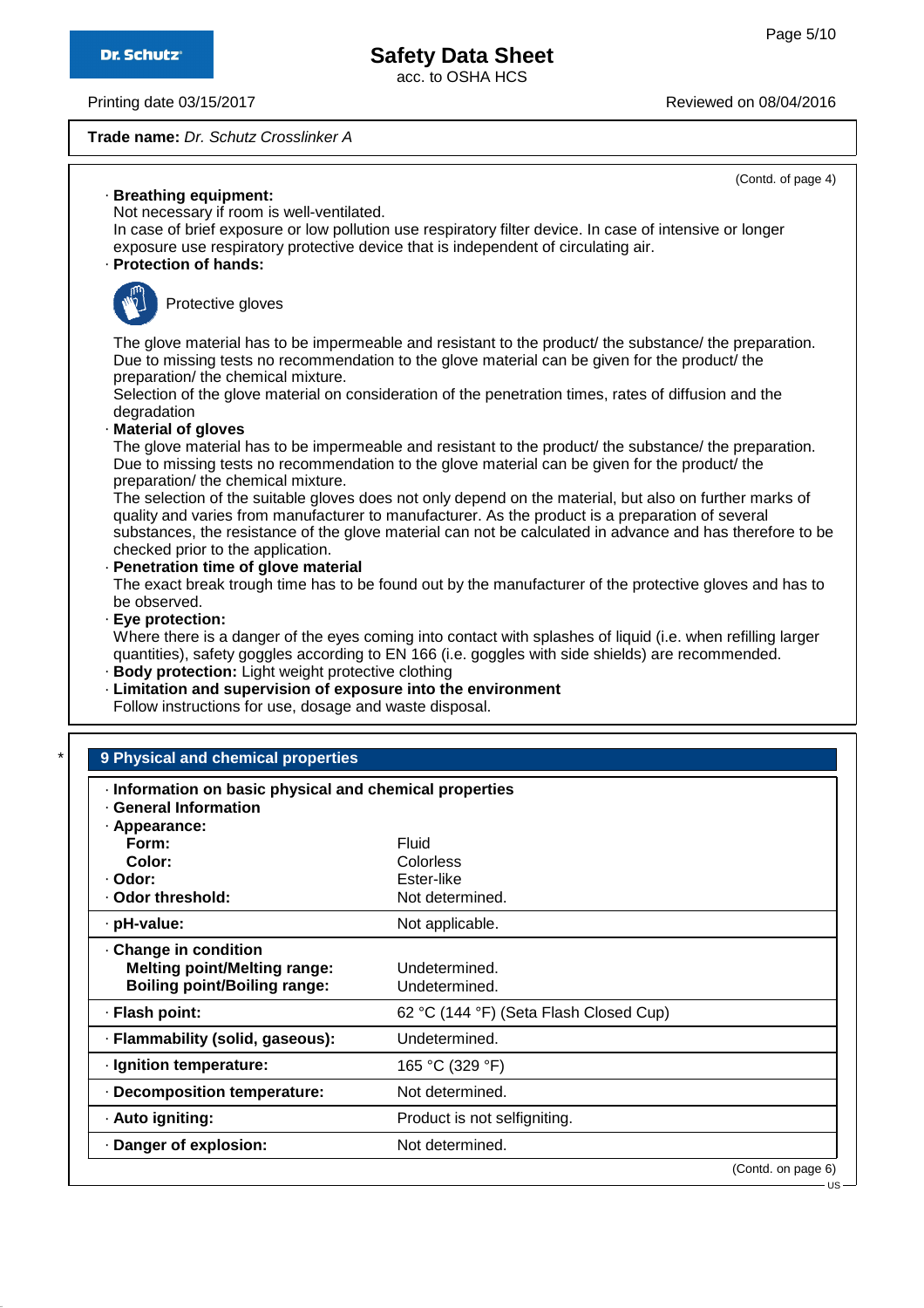acc. to OSHA HCS

Printing date 03/15/2017 **Printing date 03/15/2017** Reviewed on 08/04/2016

**Trade name:** Dr. Schutz Crosslinker A

|                                                            |                                            | (Contd. of page 5) |
|------------------------------------------------------------|--------------------------------------------|--------------------|
| <b>Explosion limits:</b>                                   |                                            |                    |
| Lower:                                                     | $0.9$ Vol %                                |                    |
| Upper:                                                     | $0.0$ Vol %                                |                    |
| · Vapor pressure:                                          | Not determined.                            |                    |
| $\cdot$ Density at 20 °C (68 °F):                          | 1.098 $g/cm^3$ (9.163 lbs/gal)             |                    |
| · Relative density                                         | Not determined.                            |                    |
| · Vapor density                                            | Not determined.                            |                    |
| <b>Evaporation rate</b>                                    | Not determined.                            |                    |
| · Solubility in / Miscibility with                         |                                            |                    |
| Water:                                                     | Fully miscible.                            |                    |
| · Partition coefficient (n-octanol/water): Not determined. |                                            |                    |
| · Viscosity:                                               |                                            |                    |
| Dynamic:                                                   | Not determined.                            |                    |
| Kinematic at 20 °C (68 °F):                                | 73 s (DIN 53211/4)                         |                    |
| · Solvent content:                                         |                                            |                    |
| <b>Organic solvents:</b>                                   | 18.1%                                      |                    |
| <b>VOC content ASTM D3960:</b>                             | 18.1 %                                     |                    |
|                                                            | 198.7 g/l / 1.66 lb/gl                     |                    |
| Other information                                          | No further relevant information available. |                    |

## **10 Stability and reactivity**

· **Reactivity** see section "Possibility of hazardous reactions".

· **Chemical stability** No information available.

· **Thermal decomposition / conditions to be avoided:** No decomposition if used and stored according to specifications.

· **Possibility of hazardous reactions** No dangerous reactions known.

· **Conditions to avoid** No further relevant information available.

· **Incompatible materials:**

Reacts with alcohols, amines, aqueous acids and alkalis.

Reacts with water gently forming carbon dioxide. In case of moisture access pressure build-up and danger of bursting in closed packings.

· **Hazardous decomposition products:** Danger of toxic pyrolysis products.

#### **11 Toxicological information**

· **Information on toxicological effects**

· **Acute toxicity:**

· **LD/LC50 values that are relevant for classification:**

#### **822-06-0 hexamethylene-di-isocyanate**

Oral LD50 738 mg/kg (rat)

Dermal  $LD50$  593 mg/kg (rat)

· **Primary irritant effect:**

· **on the skin:** No irritant effect.

· **on the eye:** No irritating effect.

· **Sensitization:**

No sensitizing effects known.

Sensitization possible through skin contact.

(Contd. on page 7)

US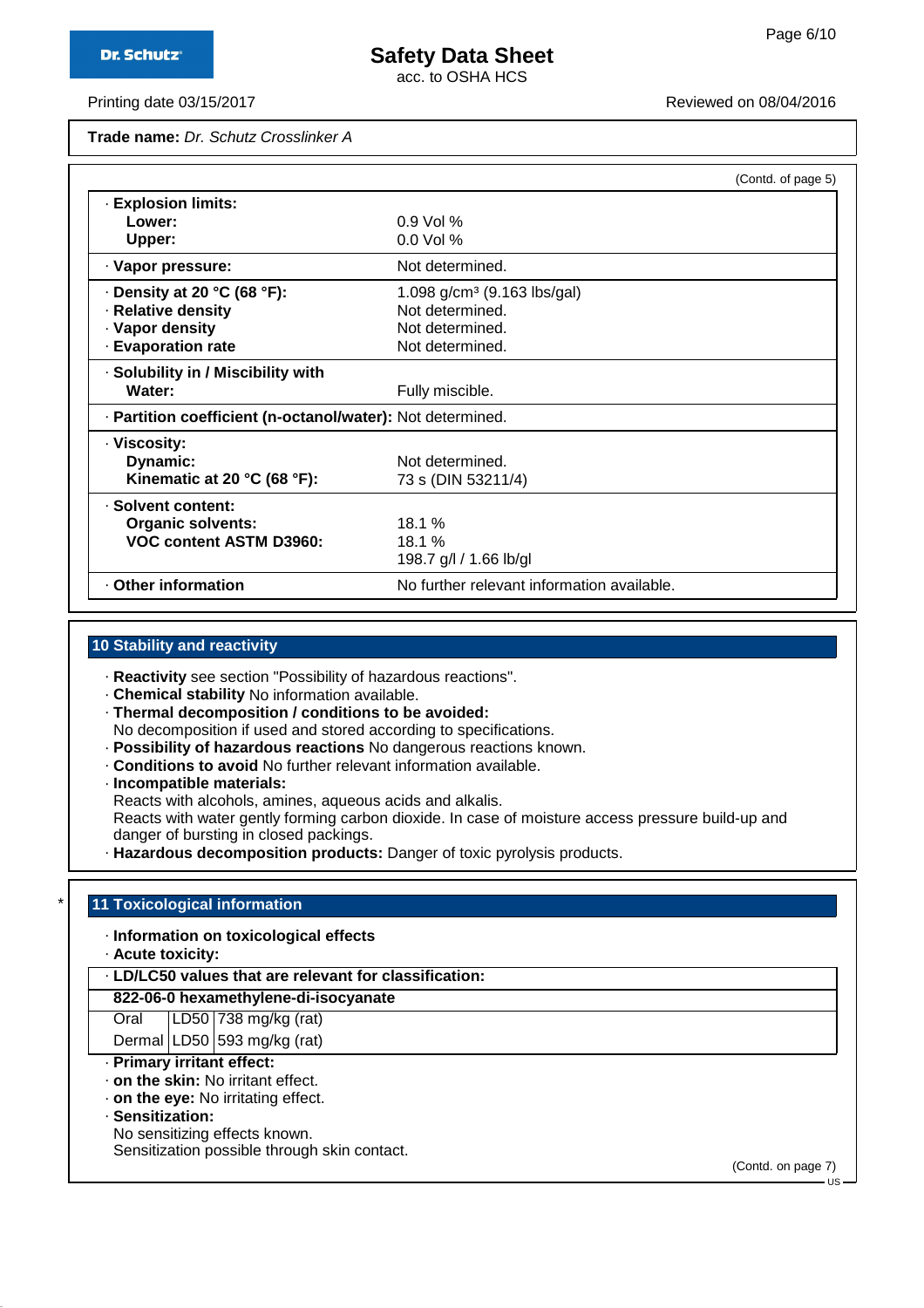(Contd. of page 6)

US

# **Safety Data Sheet**

acc. to OSHA HCS

Printing date 03/15/2017 Reviewed on 08/04/2016

#### **Trade name:** Dr. Schutz Crosslinker A

· **Additional toxicological information:**

The product shows the following dangers according to internally approved calculation methods for preparations:

Irritant

· **Carcinogenic categories**

· **IARC (International Agency for Research on Cancer)**

None of the ingredients is listed.

· **NTP (National Toxicology Program)**

None of the ingredients is listed.

#### · **OSHA-Ca (Occupational Safety & Health Administration)**

None of the ingredients is listed.

#### **12 Ecological information**

- · **Toxicity**
- · **Aquatic toxicity:** Undetermined.
- · **Persistence and degradability** The solvent is biodegradable.
- · **Behavior in environmental systems:**
- · **Bioaccumulative potential** Undetermined.
- · **Mobility in soil** No further relevant information available.
- · **Ecotoxical effects:**
- · **Remark:** Harmful to fish
- · **Additional ecological information:**
- · **General notes:**

Water hazard class 2 (Self-assessment): hazardous for water

Do not allow product to reach ground water, water course or sewage system.

Danger to drinking water if even small quantities leak into the ground.

- Harmful to aquatic organisms
- · **Results of PBT and vPvB assessment**
- · **PBT:** Not applicable.
- · **vPvB:** Not applicable.
- · **Other adverse effects** No further relevant information available.

#### **13 Disposal considerations**

- · **Waste treatment methods**
- · **Recommendation:**

Disposal must be made according to official regulations. Must not be disposed of together with household garbage. Do not allow product to reach sewage system.

- · **Uncleaned packagings:**
- · **Recommendation:**

Empty contaminated packagings thoroughly. They can be recycled after thorough and proper cleaning. Packagings that cannot be cleansed are to be disposed of in the same manner as the product.

· **Recommended cleansing agent:** Water, if necessary with cleansing agents.

| 14 Transport information                       |                                     |                    |
|------------------------------------------------|-------------------------------------|--------------------|
| · UN-Number<br>· DOT, ADR, ADN<br>· IMDG, IATA | Void<br>Void<br>No dangerous goods. |                    |
|                                                |                                     | (Contd. on page 8) |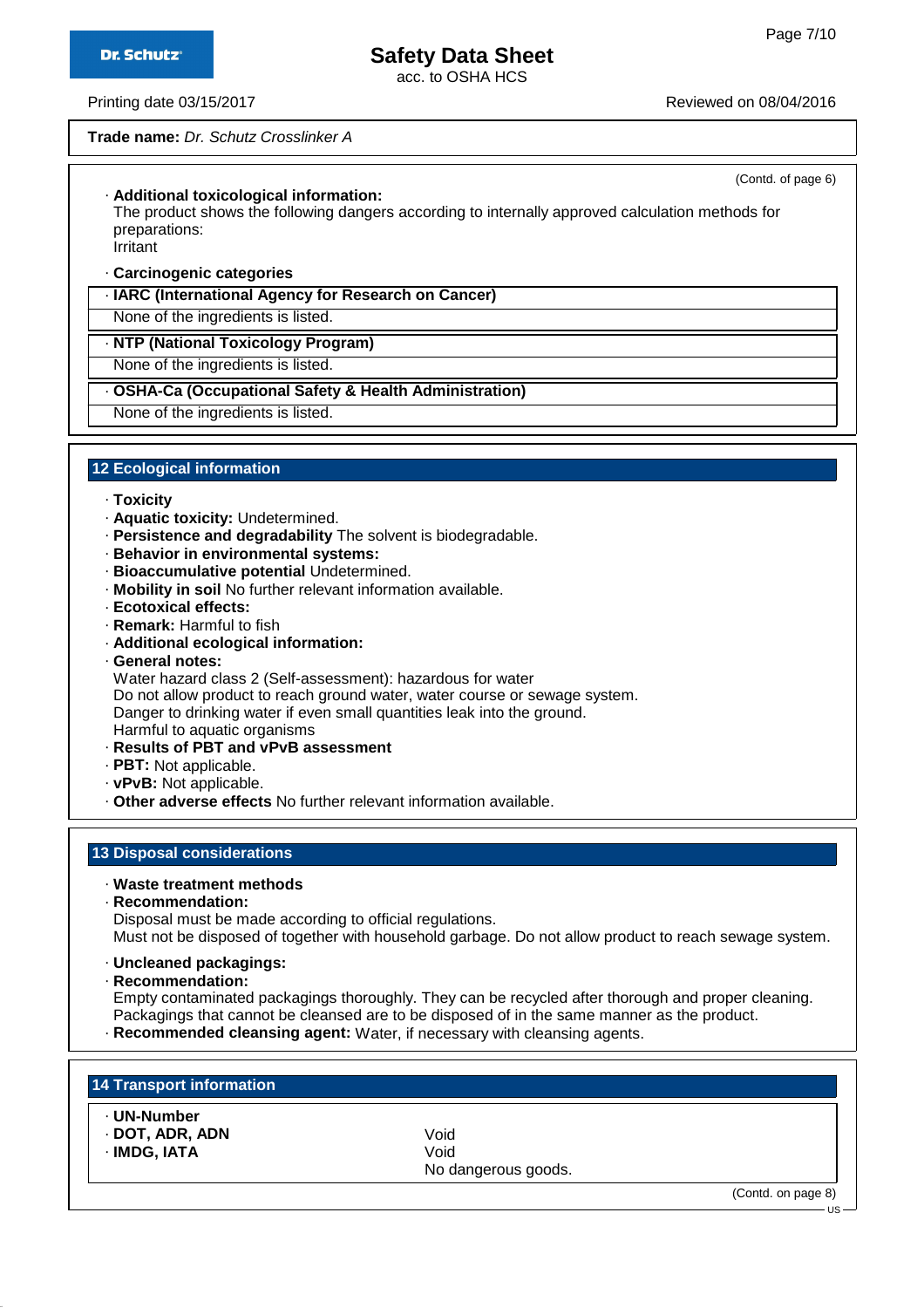acc. to OSHA HCS

Printing date 03/15/2017 **Printing date 03/15/2017** Reviewed on 08/04/2016

**Trade name:** Dr. Schutz Crosslinker A

|                                                                                     |                         | (Contd. of page 7) |
|-------------------------------------------------------------------------------------|-------------------------|--------------------|
| · UN proper shipping name<br>· DOT, ADR, ADN, IMDG, IATA                            | Void                    |                    |
| · Transport hazard class(es)                                                        |                         |                    |
| · DOT, ADR, ADN, IMDG, IATA<br>· Class                                              | Void                    |                    |
| · Packing group<br>· DOT, ADR, IMDG, IATA                                           | Not applicable.<br>Void |                    |
| · Environmental hazards:<br>· Marine pollutant:                                     | No                      |                    |
| · Special precautions for user                                                      | Not applicable.         |                    |
| - Transport in bulk according to Annex II of<br><b>MARPOL73/78 and the IBC Code</b> | Not applicable.         |                    |
| · UN "Model Regulation":                                                            | Void                    |                    |

# **15 Regulatory information**

#### · **Safety, health and environmental regulations/legislation specific for the substance or mixture** · **Sara**

|                          | · Section 355 (extremely hazardous substances):                               |     |  |  |
|--------------------------|-------------------------------------------------------------------------------|-----|--|--|
|                          | 4098-71-9 3-isocyanatomethyl-3,5,5-trimethylcyclohexyl isocyanate             |     |  |  |
|                          | · Section 313 (Specific toxic chemical listings):                             |     |  |  |
|                          | 822-06-0 hexamethylene-di-isocyanate                                          |     |  |  |
|                          | 4098-71-9 3-isocyanatomethyl-3,5,5-trimethylcyclohexyl isocyanate             |     |  |  |
|                          | · TSCA (Toxic Substances Control Act):                                        |     |  |  |
|                          | 666723-27-9 aliphatic polyisocyanate                                          |     |  |  |
|                          | 111109-77-4 Di(propylene glycol) dimethyl ether                               |     |  |  |
|                          | 53880-05-0 3-Isocyanatomethyl-3,5,5-trimethylcyclohexyl isocyanate, oligomers |     |  |  |
|                          | 123-86-4 n-butyl acetate                                                      |     |  |  |
|                          | 9046-01-9 poly(oxy-1,2-ethanediyl), α-tridecyl-ω-hydroxy-, phosphate          |     |  |  |
|                          | 98-94-2 cyclohexyldimethylamine                                               |     |  |  |
|                          | 822-06-0 hexamethylene-di-isocyanate                                          |     |  |  |
|                          | 4098-71-9 3-isocyanatomethyl-3,5,5-trimethylcyclohexyl isocyanate             |     |  |  |
| · Proposition 65         |                                                                               |     |  |  |
|                          | Chemicals known to cause cancer:                                              |     |  |  |
|                          | None of the ingredients is listed.                                            |     |  |  |
|                          | Chemicals known to cause reproductive toxicity for females:                   |     |  |  |
|                          | None of the ingredients is listed.                                            |     |  |  |
|                          | Chemicals known to cause reproductive toxicity for males:                     |     |  |  |
|                          | None of the ingredients is listed.                                            |     |  |  |
|                          | Chemicals known to cause developmental toxicity:                              |     |  |  |
|                          | None of the ingredients is listed.                                            |     |  |  |
| Cancerogenity categories |                                                                               |     |  |  |
|                          | · EPA (Environmental Protection Agency)                                       |     |  |  |
|                          | None of the ingredients is listed.                                            |     |  |  |
|                          | (Contd. on page 9)                                                            | US- |  |  |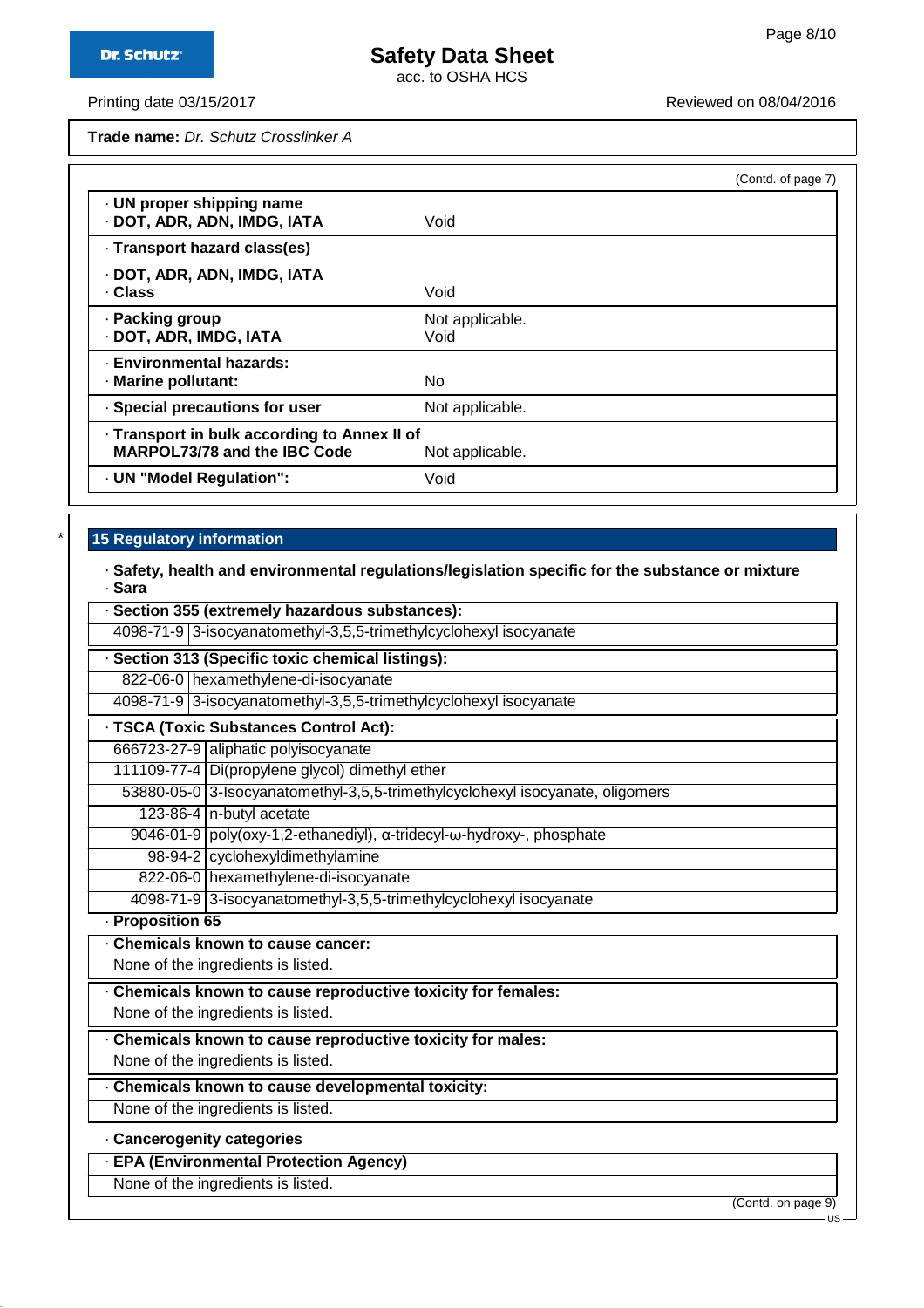acc. to OSHA HCS

Printing date 03/15/2017 **Printing date 03/15/2017** Reviewed on 08/04/2016

**Trade name:** Dr. Schutz Crosslinker A

(Contd. of page 8)

# · **TLV (Threshold Limit Value established by ACGIH)**

None of the ingredients is listed.

## · **NIOSH-Ca (National Institute for Occupational Safety and Health)**

None of the ingredients is listed.

## · **GHS label elements**

The product is classified and labeled according to the Globally Harmonized System (GHS).

· **Hazard pictograms**



#### · **Signal word** Warning

#### · **Hazard-determining components of labeling:** aliphatic polyisocyanate 3-Isocyanatomethyl-3,5,5-trimethylcyclohexyl isocyanate, oligomers Di(propylene glycol) dimethyl ether cyclohexyldimethylamine

· **Hazard statements** Combustible liquid. Harmful if inhaled. Causes skin irritation. Causes serious eye irritation. May cause an allergic skin reaction. May cause respiratory irritation.

#### · **Precautionary statements** Wear protective gloves / eye protection. Take off contaminated clothing. Store locked up. Dispose of contents/container in accordance with local/regional/national/international regulations.

- · **National regulations:**
- · **Information about limitation of use:**

Employment restrictions concerning young persons must be observed. Employment restrictions concerning pregnant and lactating women must be observed. People who suffer from allergies, asthma, chronic or recurring respiratory illnesses should not be deployed in any process using the product.

- · **Other regulations, limitations and prohibitive regulations** Other regulations (EC): Directive 2004/42/EC
- · **Chemical safety assessment:** A Chemical Safety Assessment has not been carried out.

# **16 Other information**

This information is based on our present knowledge. However, this shall not constitute a guarantee for any specific product features and shall not establish a legally valid contractual relationship.

· **Training hints** ---

· **Recommended restriction of use**

Not intended for spraying and industrial processing. Only for trade users People who suffer from allergies, asthma, chronic or recurring respiratory illnesses should not be deployed in any process using the product.

· **Department issuing SDS:** Department for product development

(Contd. on page 10)

 $\overline{18}$